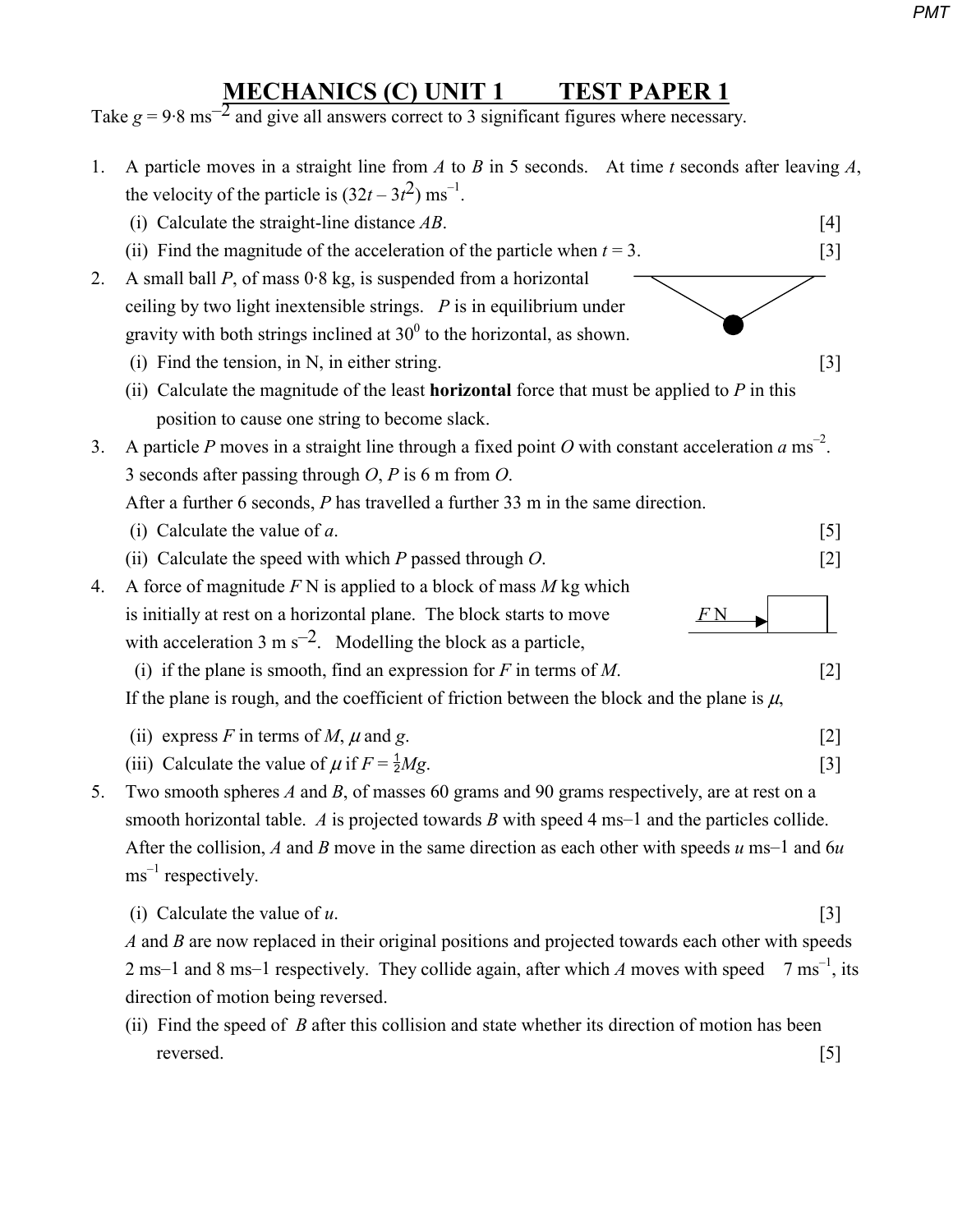- 6. Two metal weights *A* and *B*, of masses 2·4 kg and 1·8 kg respectively, are attached to the ends of a light inextensible string which passes over a smooth fixed pulley so that the string hangs vertically on each side. The system is released from rest with the string taut.
	- (i) Calculate the acceleration of each weight and the tension in the string. [6] *A* is now replaced by a different weight of mass *m* kg, where  $m < 1.8$ , and the system is again released from rest. The magnitude of the acceleration has half of its previous value. (ii) Calculate the value of *m*. [6]
- 7. The diagram shows the speed-time graph for a particle during a period of 9*T* seconds.



 (a) the acceleration for each section of the motion, [2] (b) the total distance travelled by the particle. [2] (ii) Sketch, for this motion, (a) an acceleration-time graph, [2] (b) a displacement-time graph. [2] (iii) Calculate the value of  $T$  for which the distance travelled over the  $9T$  seconds is  $3\cdot 708$  km. [4]